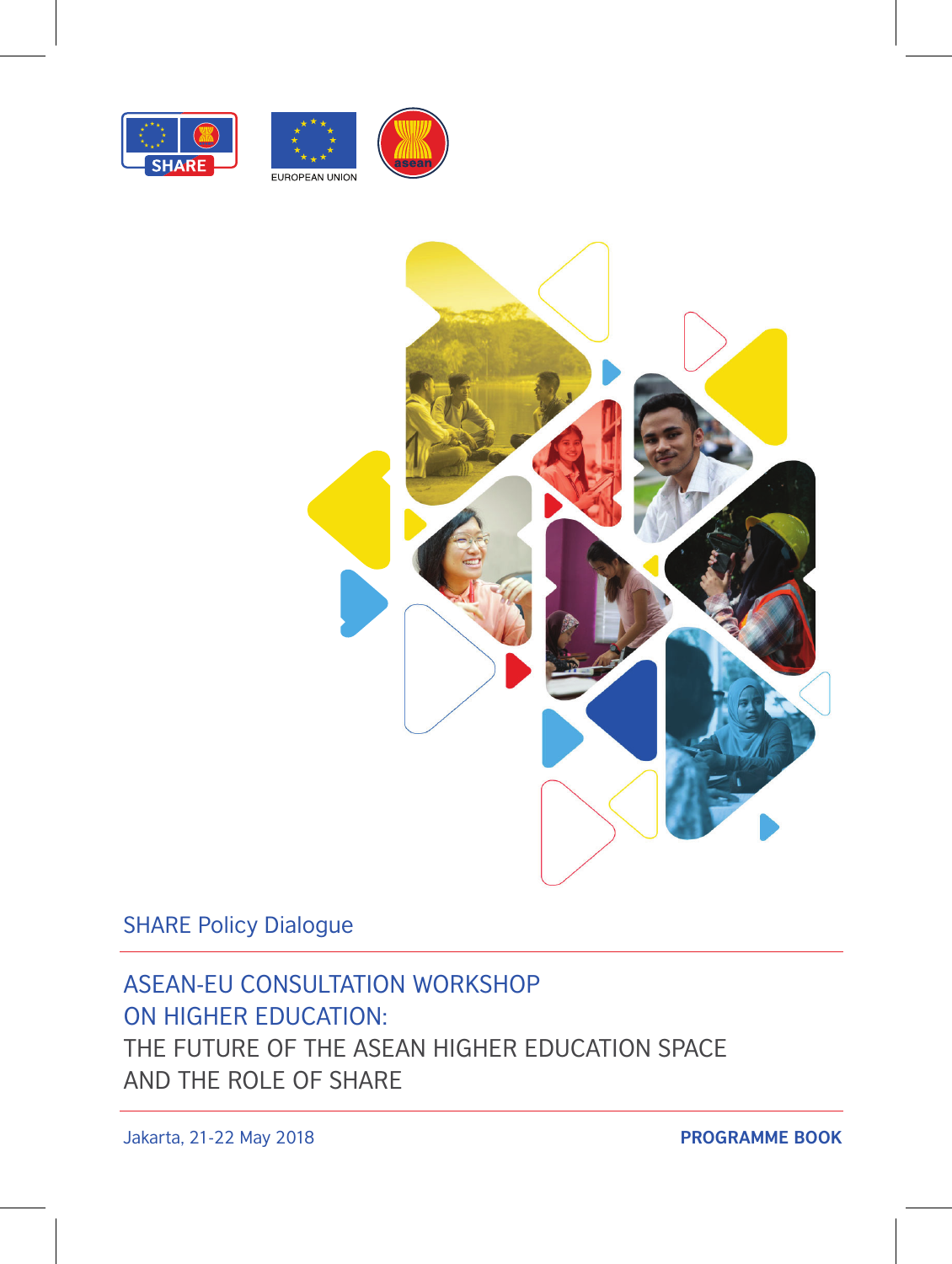## **BACKGROUND AND OBJECTIVES**

The EU Support to Higher Education in the ASEAN Region (SHARE) Programme will end its four-year pilot phase in January 2019. Based on the endorsement of the 12th ASEAN Senior Officials Meeting on Education (SOM-ED) held in Bangkok on 30 November and 1 December 2017, EU and ASEAN Secretariat discussed the intent to extend the pilot phase of SHARE until 2021, during which time a new phase of SHARE shall be prepared, which could start from 2021 onwards. The opportunities presented by this possible extension of SHARE by around 2.5 years necessitate an inclusive consultation with all stakeholders.

#### Accordingly, the objectives of the consultation workshop are:

- 1. Review achievements of SHARE including challenges, lessons learned and replicable practices;
- 2. Identify emerging trends and priorities (global, regional and national) in higher education that could influence an extended and expanded implementation of SHARE;
- 3. Plot relevant activities for SHARE extension;
- 4. Recommend measures to ensure strong ASEAN ownership of SHARE processes and results as a key strategy to programme sustainability and institutionalisation; and
- 5. Sketch long-term perspectives for the development of ASEAN Higher Education Space and ASEAN-EU cooperation under SHARE and beyond.

# **PARTICIPANTS**

Participants include all key stakeholders in higher education development in ASEAN:

> ASEAN SOM-ED Leaders or their representatives ASEAN SOM-ED SHARE Focal Points ASEAN Secretariat (EYSD and other relevant divisions) ASEAN University Network ASEAN Quality Assurance Network ASEAN Qualifications Reference Framework Committee SEAMEO Secretariat SEAMEO RIHED European Union SHARE Consortium Selected university and student representatives Individual experts



Day One will take place at the ASEAN Secretariat. The ASEAN Hall will serve as venue for both plenary and breakout sessions. Day Two will take place at the Gran Mahakam Hotel. All sessions are in plenary.

The workshop will be conducted in an informal manner with round tables and no required seating arrangement in order to **facilitate free** and open discussions. Smart casual (no tie) dress code is recommended.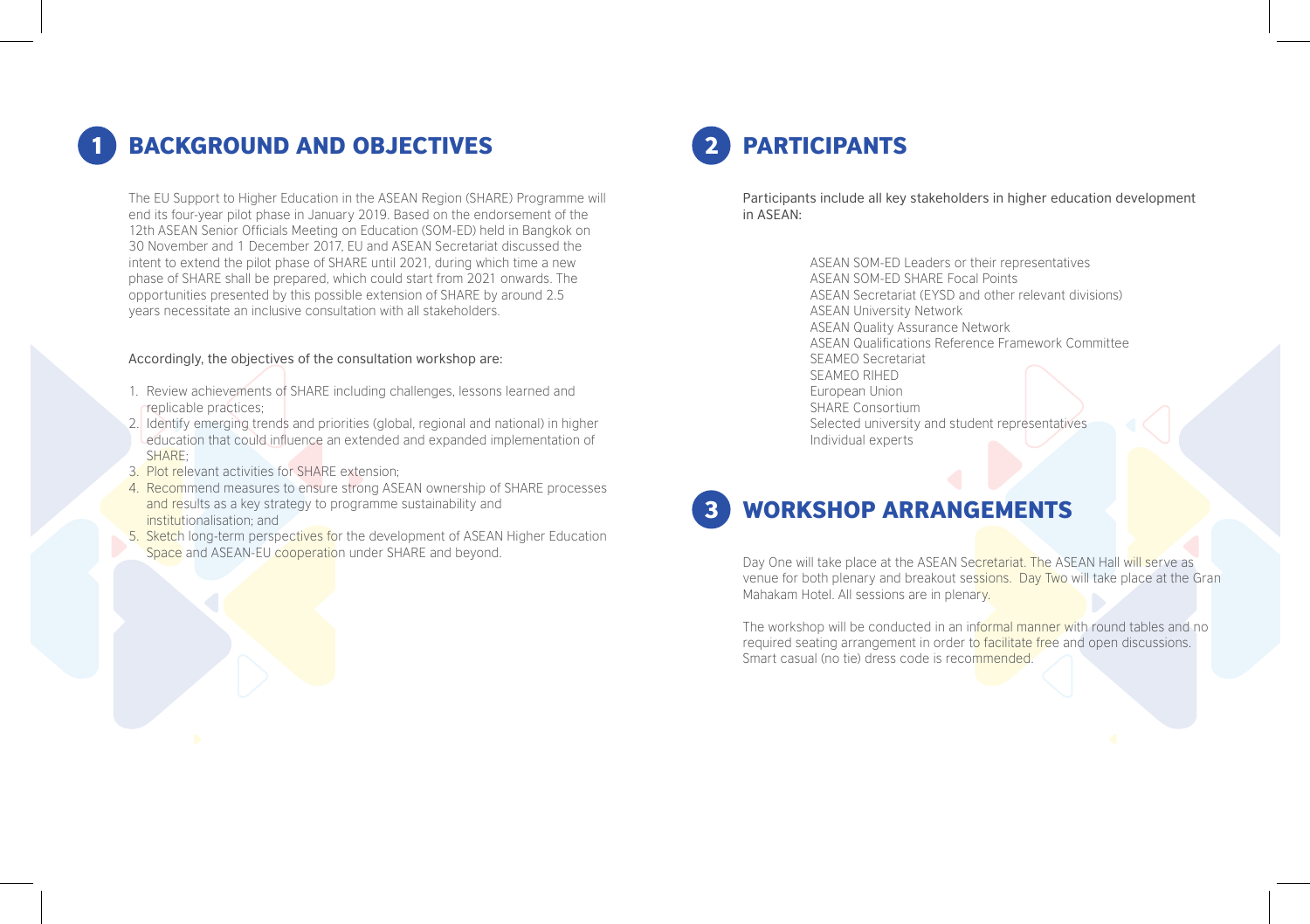## 4 WORKSHOP PROGRAMME

#### *DAY ONE – MONDAY, 21 MAY 2018 VENUE: ASEAN SECRETARIAT*

| 08.15-08.40                      | Transfer from Gran Mahakam Hotel to ASEAN Secretariat                                                                                                                                                                                                                                                                                                                                        |
|----------------------------------|----------------------------------------------------------------------------------------------------------------------------------------------------------------------------------------------------------------------------------------------------------------------------------------------------------------------------------------------------------------------------------------------|
| 08.15-08.40<br>Foyer             | Registration                                                                                                                                                                                                                                                                                                                                                                                 |
| 09.00-09.30<br><b>ASEAN Hall</b> | A. Opening Programme<br>Welcome Remarks by<br>H.E. Vongthep Arthakaivalvatee, Deputy Secretary General<br>of ASEAN for the ASEAN Socio-Cultural Community<br>Mr. Hans Farnhammer, First Counsellor and Head of<br>Cooperation, EU Delegation to Indonesia and Brunei<br>Darussalam<br>Introduction of Participants<br>Presentation of the Objectives of the Workshop<br><b>Photo Session</b> |
| 09.30-10.30<br><b>ASEAN Hall</b> | <b>B. Panel Discussion 1</b><br><b>SHARE Retrospect - Achievements, Challenges, Lessons</b><br>learned and Good Practice<br><b>Presentations by ASEAN Secretariat and SHARE</b><br><b>Consortium, followed by Discussion</b>                                                                                                                                                                 |
|                                  | Moderators: Ms. Abigail C. Lanceta, Assistant Director<br>and Head of Education, Youth and Sports Division,<br><b>ASEAN Secretariat</b>                                                                                                                                                                                                                                                      |
| 10.30-11.00<br>Foyer             | <b>Coffee Break</b>                                                                                                                                                                                                                                                                                                                                                                          |
| 11.00-12.30<br><b>ASEAN Hall</b> | C. Panel Discussion 2<br><b>Emerging Trends and Priorities in Higher Education at</b><br>Global, Regional and National Levels that could influence<br>an Extended and Expanded Implementation of SHARE                                                                                                                                                                                       |

|                                     | Presentations<br>Implications of Industry 4.0 and 21st Century Skills in Higher<br>Education, Prof. Supachai Yavaprabhas, Professor, Chulalongkorn<br>University                                                                                                                                                     |
|-------------------------------------|----------------------------------------------------------------------------------------------------------------------------------------------------------------------------------------------------------------------------------------------------------------------------------------------------------------------|
|                                     | Relevance of Outcome-based Learning for ASEAN, Ms Sara Abdullah,<br>Senior Officer, Education, Youth and Sports Division, ASEAN Secretariat                                                                                                                                                                          |
|                                     | Value-based Higher Education and ASEAN Identity,<br>Dr. Megawati Santoso, Vice Chair, ASEAN Qualifications Framework<br>Reference Committee                                                                                                                                                                          |
|                                     | <b>Discussion</b>                                                                                                                                                                                                                                                                                                    |
|                                     | Moderator: Dr. Stefan Hell, SHARE Team Leader                                                                                                                                                                                                                                                                        |
| 12.30-13.30<br><b>Hibiscus Room</b> | Lunch                                                                                                                                                                                                                                                                                                                |
| 13.30-15.30<br><b>ASEAN Hall</b>    | D. Workshop 1<br>SWOT Analysis on Higher Education in ASEAN: Sector-wide Issues,<br>Student Mobility, Credit Transfer, Quality Assurance, Qualifications<br><b>Frameworks</b><br>Introduction and Moderator: Ms. Abigail C. Lanceta                                                                                  |
|                                     | Facilitators for SWOT groups                                                                                                                                                                                                                                                                                         |
|                                     | Strengths: Mr. Peter van Tuijl, SHARE and Mr. Agung Pamungkas, ASEAN<br>Secretariat<br>Weaknesses: Dr. Stefan Hell, SHARE and Ms. Sara Abdullah, ASEAN<br>Secretariat<br>Opportunities: Mr. Ian Robinson, SHARE and Ms. Martanova Hartoyo, SHARE<br>Threats: Mr. Sebastian Gries, SHARE and Mr. Arief Maulana, SHARE |
| 15.30-16.00<br>Foyer                | Coffee break                                                                                                                                                                                                                                                                                                         |
| 16.00-17.30<br><b>ASEAN Hall</b>    | Workshop 1 continued<br>Gallery Walk                                                                                                                                                                                                                                                                                 |
|                                     | <b>Group Presentations</b>                                                                                                                                                                                                                                                                                           |
| 17.45-20.00<br><b>Hibiscus Room</b> | Dinner                                                                                                                                                                                                                                                                                                               |
| 20.00                               | Transfer from ASEAN Secretariat to Gran Mahakam Hotel                                                                                                                                                                                                                                                                |
|                                     |                                                                                                                                                                                                                                                                                                                      |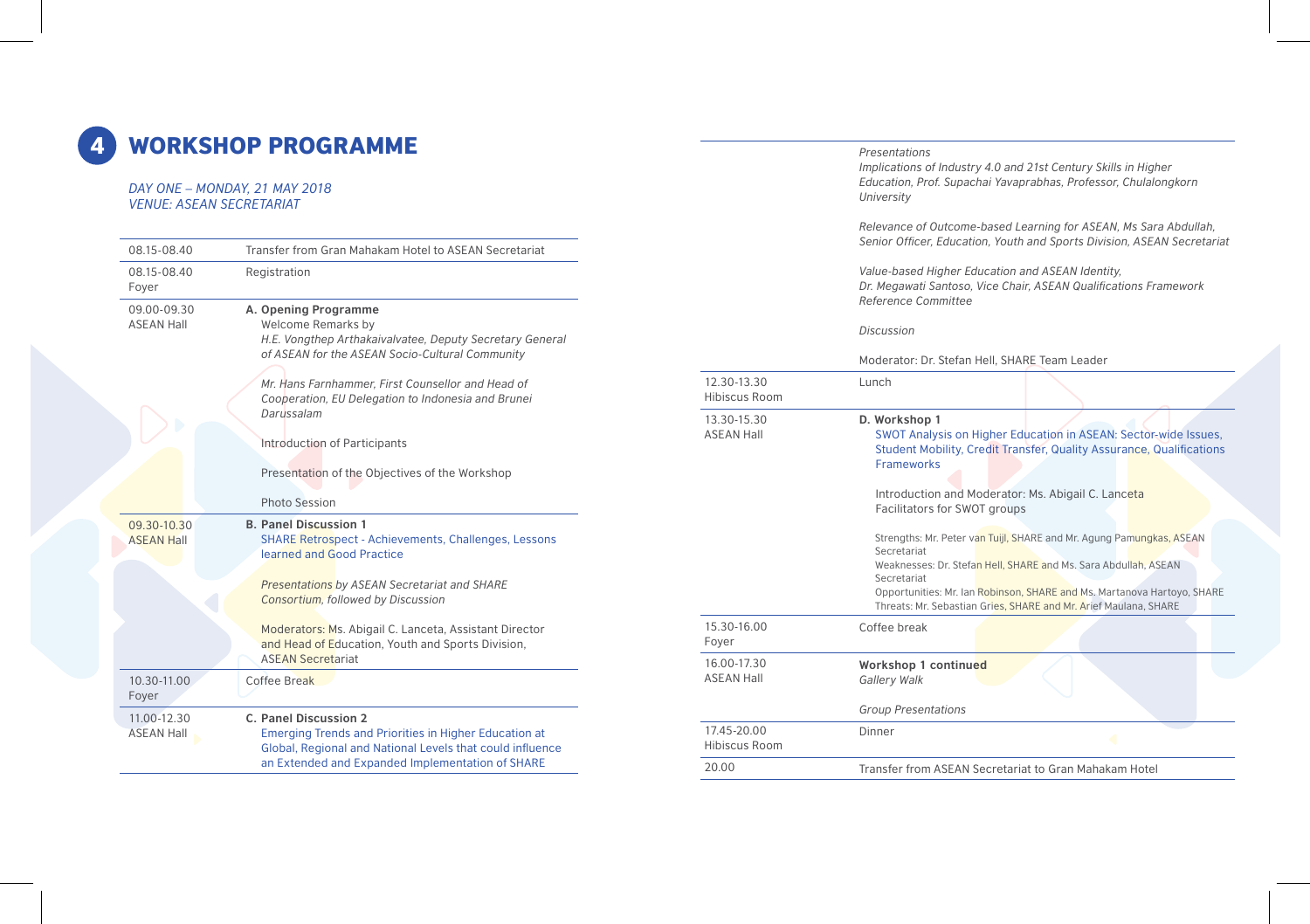#### *DAY TWO – TUESDAY, 22 MAY 2018 VENUE: GRAN MAHAKAM HOTEL*

| 09.00-09.30<br>Magnolia Ballroom | E. Recap and Synthesis Day 1 Output<br>4 brief Recaps by the Facilitators of Workshop 1                                                                                                                                                                                                                                     |
|----------------------------------|-----------------------------------------------------------------------------------------------------------------------------------------------------------------------------------------------------------------------------------------------------------------------------------------------------------------------------|
|                                  | Moderator: Mr. Ian Robinson, SHARE Programme Director,<br><b>British Council</b>                                                                                                                                                                                                                                            |
| 09.30-10.30<br>Magnolia Ballroom | F. Workshop 2<br>Mapping of Relevant Actions for SHARE Extension<br><b>Discussion</b>                                                                                                                                                                                                                                       |
|                                  | Moderators:<br>Ms. Abigail C. Lanceta and Ms. Destriani Nugroho, SHARE Programme<br>Manager, EU Delegation to Indonesia and Brunei Darussalam                                                                                                                                                                               |
| 10.30-11.00<br>Foyer             | <b>Coffee Break</b>                                                                                                                                                                                                                                                                                                         |
| 11.00-12.30<br>Magnolia Ballroom | <b>G. Panel Discussion 3</b><br>Sustainability and Institutionalisation of SHARE (Policy Dialogue,<br>Student Mobility and Credit Transfer, Quality Assurance and<br><b>Qualifications Frameworks)</b><br>Panel Discussion with Representatives of ASEAN Secretariat (also<br>Moderator), SOM-ED, AUN, AQRF Committee, AQAN |
| 12.30-13.30<br>Le Gran Café      | Lunch                                                                                                                                                                                                                                                                                                                       |
| 13.30-14.30<br>Magnolia Ballroom | <b>H. Panel Discussion 4</b><br>Future Prospects and Other Development Areas in Higher Education<br>in ASEAN and Beyond<br><b>Discussion</b><br>Moderators: Ms. Abigail C. Lanceta and Ms. Destriani Nugroho                                                                                                                |
| 14.30-15.00<br>Magnolia Ballroom | I. Closing<br>Conclusion, Wrap-up and Next Steps<br>Reflections by Participants<br>Statements by Representatives of ASEAN Secretariat and EU<br>Delegation                                                                                                                                                                  |
| 15.00 onwards                    | Coffee, Time for Bilateral Meetings                                                                                                                                                                                                                                                                                         |

### NOTES